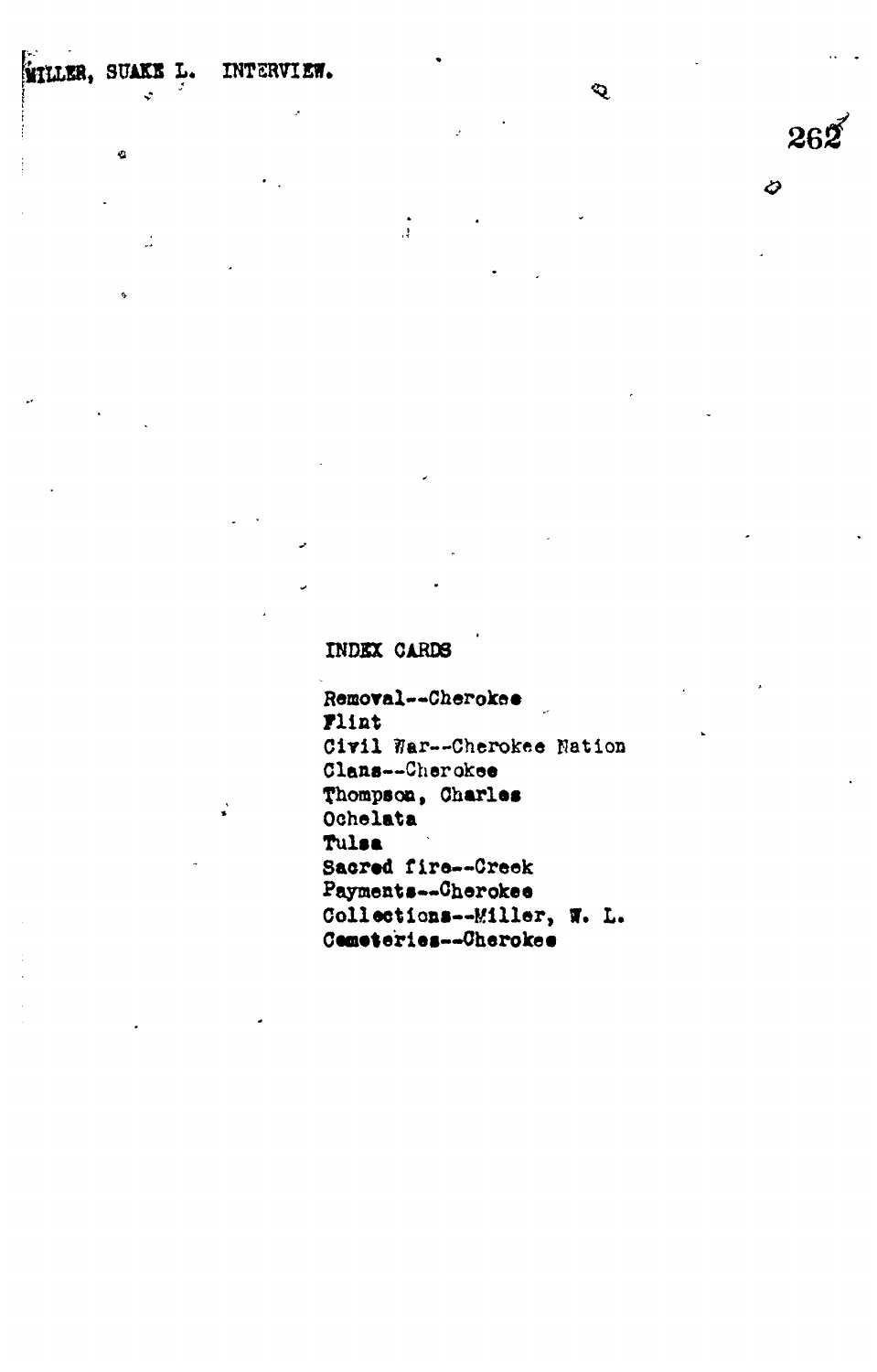**MILLER, SUAKE L. - INTERVIEW.**<br>Channesy O. Moore, Supervisor -1-Indian-Pioneer History S-149

Lawrence Hibbs **Field Representative** 

Field **BepresentatiTe**

厶

**Suake L. Miller 13£7& E. 2nd St., Tulsa Cherokee Indian Boll § £8220 Enrolled at age of £8** years.

## **EMMIGRANTS**

**Mr. Suake L. filler\*\* parents came to Indian Territory in 1838 from -Georgia as emigrants, (which means they «ere not mored by the Gor't),** and settled in what is now Adair county near the town of **Flint**.

**Mr. Lewie Miller (Indian Ham Standing Turkey), father of Suake L. Miller i-blood Cherokee (his wife was 1/16-blood Cherokee), fought** in the Civil War under the Command of General Stand Waite. He took **part in the battle fought at Fort Gibson, and other battles along the Arkansas State Line. He later served as Deputy Sheriff of Tahlequah District, Indian Territory. He was also a member of the "Standing Turkey Clan" of the Cherokee\*s.**

### **Suake L. Miller**

#### FRONTIER **T0««S**

**The town of Ochelata waa Naned after Charles Thompson. He was the principal Chief of the Cherokee Nation, and his Indian name was "0hlt "0chelata.»»**

# **S. R. Lewis**

Tulsa was named after "Old Tulsa Tomn" (Indian meaning Turtling Place, or a place where the turtles would come out in large numbers to sun thenselves). Old Tulsa Town was in Alabama, and some ashes from the Sacred Fire was carried here im an Earthen jar from Old Tulsa Town **is Alabama, aad put down, and wes called Tulsa Town of the west. This was in 18\*8.**

263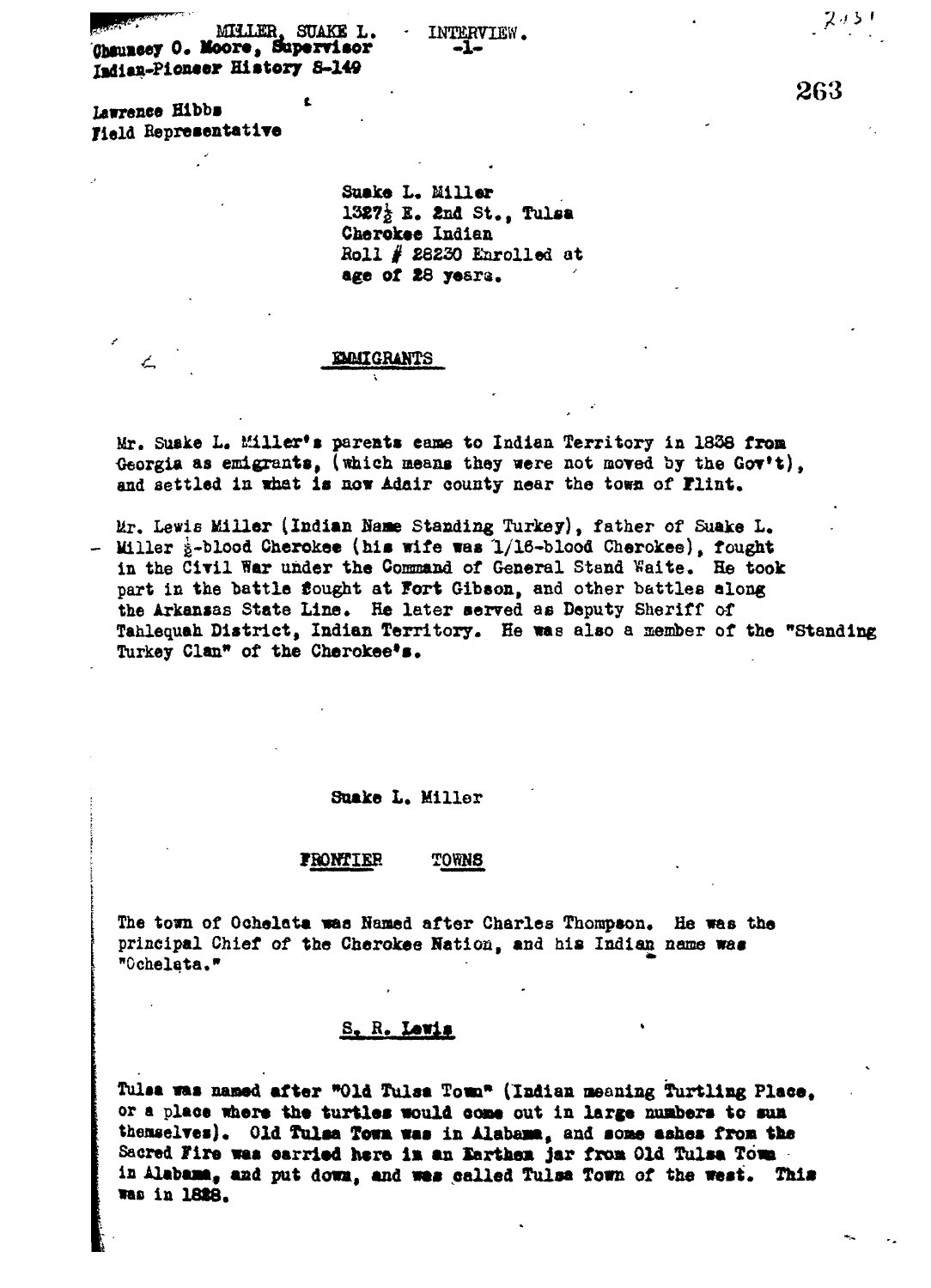**Bennesy 0.**, Moore, Supervisor **lian-Pionser History, S-149**

**Bwrence D. Hibbs ield Worker**

**No\* 2121** *[*

**torch 11, 1937**

**\* Interriew; Mr. Suake**

# **THE RON OF 1893 The Cherokee Strip**

**Mr. Suake Miller wae one of the fifty guards who accompanied the »sentatire of the United States Treasury Department in 1894, .who went into** he Cherokee Strip country to collect the money that was to be paid to the Chero**lee** Tribe through the Treasury Department by the people who had made the run in **393. They were to pay \$1.25 per acre for this land. The sum to 11 of this money** has \$6,000,000.00 and it was their duty to guard this money.

**This money was to be paid to the Cherokee people who were enrolled It this time. They numbered somewhere around55,000 at that time. Each Cherokee paid the sum of \$265.70•**

**These payments began at Tahlequah on June 1st, 1894 and were oom**bleted as far as the guards were concerned on October 1st, 1894. From Tahlequah **want to Claremore and then to Webber Falls aod than to Stilvell and then to Salina and then back to Tahlequah to where the remnants were taken care of and** the guards were dismissed.